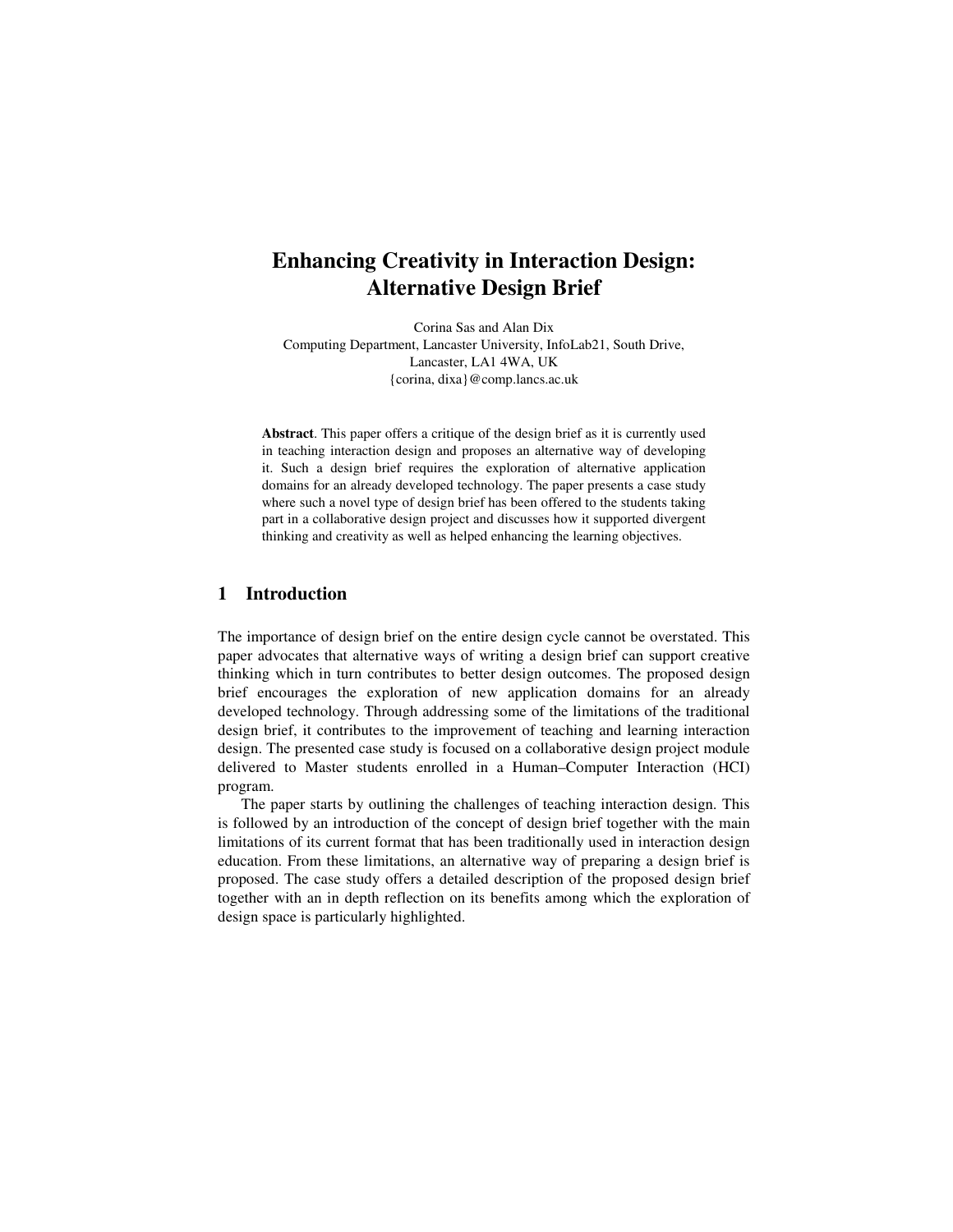## **2. Teaching Interaction Design**

Interaction design is primarily a creative process which despite the efforts made to explore it, raises significant questions, i.e., the strategies involved in complex and illdefined problems, the trade-off between conflicting design constraints, or the nature of creative insight and how it can be replicated and supported. It is this limited understanding that leads to difficulties in teaching interaction design. The challenges of teaching design can be seen throughout the entire design process, starting from problem specification, continuing with the relevant feedback that the students need to receive, and not at least relating to the assessment of design-related activities and their outcomes [1].

### **2.1 Challenges**

This section highlights three main challenges related to teaching/learning interaction design which focus on the tension between ambiguity and structure within the problem specification, on the temporality of the relevant feedback that the students need to receive, e.g. continual/continuous feedback; and on the objectivity of design assessment, both in terms of design outcomes and design process.

Problem specification in the context of interaction design brings into attention aspects like ambiguity and structure. While educators try to provide just enough details to leave room for the exploration of the design space, students prefer a more articulated and structured problem definition [2]. This tension is generated by students' limited ability to handle less structured tasks. However, the skill to formulate problems precedes and is at least as important as the one of finding solutions. Unfortunately, in today's higher education, the emphasis is almost entirely placed on problem solving skills, while significantly less efforts have been made to ensure the acquisition of problem formulation skills [3]. From our experience of teaching interaction design, even graduate students are often less prepared for this challenge; it is a skill to be learned.

Setting the problem is needed not only during the initial stage of the design process since its iterative nature requires continuous reformulation and restructuring of the problem all along the design cycle [4][5]. Ultimately, problem specification challenges the educator to decide what the right level of detail is.

Students' learning can hardly progress without efficient feedback. However, providing relevant feedback during the design process is a challenging endeavor which relates both to its timely quality [4] and feedback content [6]. The former refers not only to the continual feedback throughout the design process, but also to the continuous feedback during the critical phases of the design cycle. In order to provide efficient and timely design guidance, the educators need to be involved in the critical decision points along the entire design process. This is usually not a trivial task since in order to progress efficiently students need to show initiative to organize their work within and mostly *outside* the mentoring sessions [6].

The difficulty of objectively assessing the quality of design outcomes represents another challenge in teaching design which impacts also on the quality and content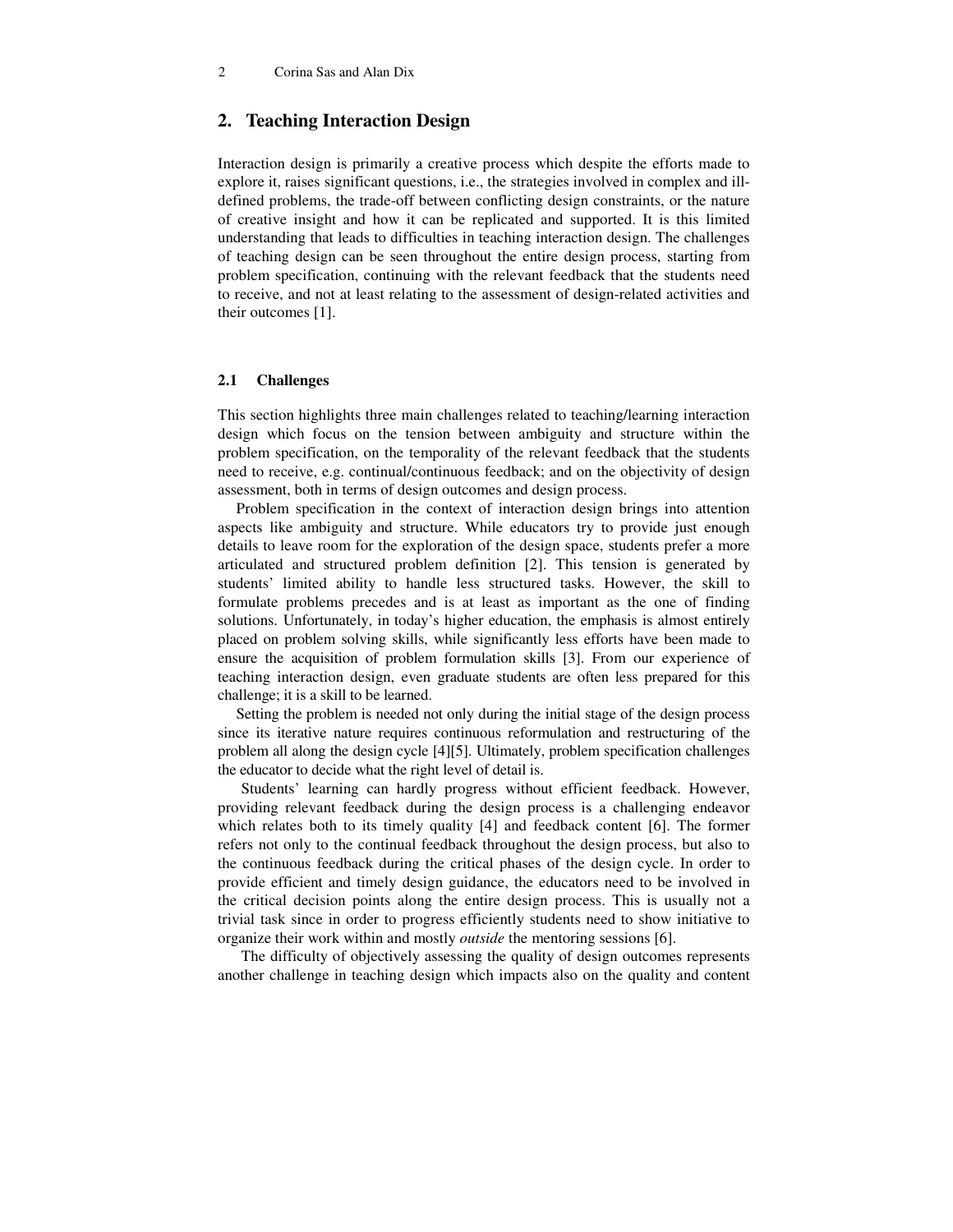of the educator's feedback. This is due mainly to the difficulty of evaluating any design outcomes as being right or wrong since the design decisions that have to be made will always leave unexplored a multitude of options against which the current outcome can never be compared [6]. Of course, several prototypes can be evaluated through user trails and compared against each other but this is not enough to claim that a particular design is the best that can be produced. The evaluation of the design process (as opposed to design outcomes) is even more problematic, if one wants to go beyond the design stages and wishes to explore the considered design options and the rationale for deciding which one has been followed. The breadth and depth of the design space exploration usually goes against the limited resources of the design project. In addition, there is no current methodology that can account for the insightful conversion of a set of design constraints into affordances.

The importance that we choose to pay to the design brief is due to the fact that the design brief ultimately dictates how the design process is going to unfold. Given their significance, it is surprising how little work has focused on how design briefs should be prepared. The few attempts in this direction usually come from industrial arena and are introduced in the following section.

## **2.2 Professional vs. Academic Design Brief**

Design briefs represent concise descriptions of a required design task. The briefs offer information on the design problem and its context, and require engagement in creative problem solving activities with the purpose of providing solutions for the design problem. The key element of the design briefs developed for educational purposes, e.g. interaction design programmes, is the provision of just enough structure which should enable a strong focus on the design process and students' reflection on it, rather than on the design outcomes.

On the other hand, the design briefs developed in business  $\&$  industrial sector (professional design briefs) focus mainly on the expected outcomes of the design, while supporting the comprehensive understanding of the problem that needs to be solved [7]. Therefore, the design brief should consist of a thorough presentation of the problem, together with the expected outcomes of design, and it should answer questions such as:

- Why are we doing this project?
- Why are we doing it now?
- What specific outcomes are to be expected?
- Who are we designing for?
- Who are the key stakeholders in this project?
- What are the phases of this design project?
- How much time must be devoted to each phase?
- Who will approve the final design solution?
- What criteria will be used for this approval?
- How will the design solution be implemented?
- How will the results be measured?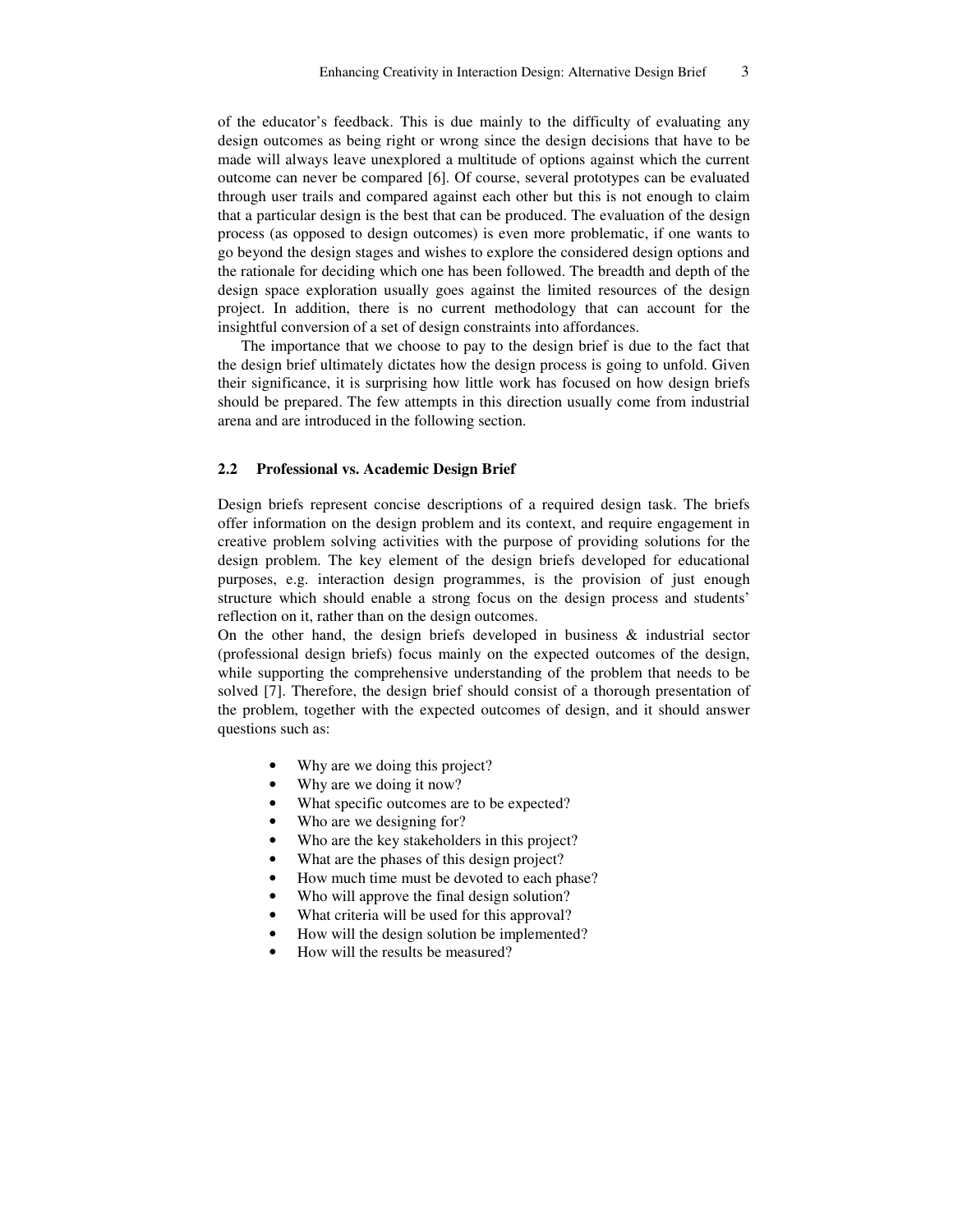The above questions could provide also a template for writing design briefs in the academic arena. In fact, some of the details offered by the answers to these questions are usually included in the narrative of a design brief. For example, below are outlined the core ideas of the briefs from the CHI Student Design Competition for the last three years:

- to design a service to promote the use of public transit (CHI 2007).
- to design a service for personal monitoring of diet, exercise and health for individuals (CHI 2006)
- to design a tool, application or service for elder companionship (CHI 2005).

These examples reflect the standard format of the design brief written for teaching/learning purposes. This consists mainly of the design problem that outlines the motivation for finding an adequate solution to address it [8][9][10]. Within this format, the students are given a real life topic with its own affordances and constraints and are asked to design a suitable system to address the proposed topic. While widely accepted, this type of design brief has several limitations, as identified during our experience of mentoring collaborative design projects of Master students enrolled in a HCI program.

a) Generic problems like the ones presented above are challenging since the design space could be extremely large. While students feel comfortable in exploring it, they usually lack the skills of narrowing down the problem in order to confine it to a limited range of constraints and affordances. In other words, a lot of time and effort is spent in redefining and narrowing the problem at the expense at the time needed to find alternative solutions for the identified problem. Consequently, once the problem is defined in more concrete terms, the students prefer to go ahead to refine the first acceptable option with little interest in further exploring alternative solutions.

b) Following from the above limitation, such a design brief is always at risk of providing not enough structure. In a generic problem there appears to be a challenge in providing the right level of detail.

c) The inefficient exploration of the design space can also act as a barrier for student creativity, divergent thinking and problem solving, since more time is spent in narrowing down the generic problem rather than exploring creative solutions to the design problems.

d) The time constraints that impact on any design project dictate that for a ten week-project after exploring the design space, narrowing the problem and working on the conceptual design, little time is left for prototyping the solution. Therefore, the students do not progress much in refining their ideas, and usually stop at low fidelity prototypes, e.g. paper prototypes.

e) Another limitation relates to the relevant aspect of feedback that the students need from their educators both in terms of its quality and timely characteristic.

f) The assessment of the quality of design outcomes is a major challenge in teaching design [5]. The problems relate to the rather large design space which is usually limitedly and unsystematically explored within student projects [6]. One way to address these limitations, besides a rigorous management of the time schedule, is through exploring alternative types of design briefs.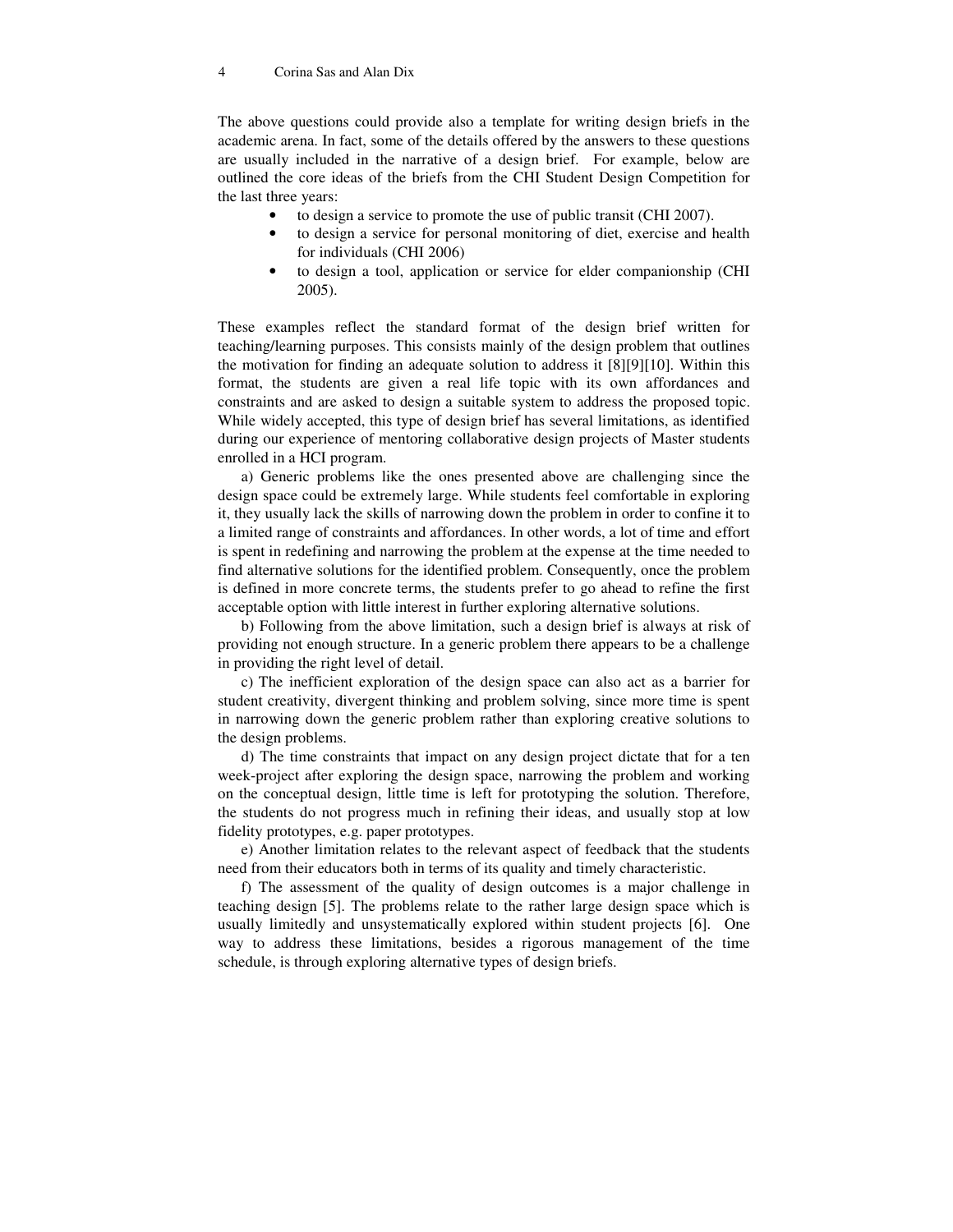#### **2. 3 Proposed Design Brief**

We propose a design brief which requires students to find new ways of using an already developed technology. In other words, the focus is placed on finding *a problem* for a given solution rather than finding solutions for a given problems. Although this approach is currently used in industry, its role in teaching and learning design has not been explored.

The proposed design brief may sound just like technology- or business-driven design, which is normally denigrated within the HCI community. Perhaps because of this, the more positive uses of a technology focus are often missed. In a poorly conceived business-driven design which attempts to identify new markets for a particular technology, the technology on offer is foisted on to a user group without regard to its appropriateness to their needs. It is certainly true that technology should always match the user needs. However, it is not necessary that this is achieved by starting from needs and progressing to appropriate technology. In our case, we are using the technology to seek for potential design settings where such a match between needs and technology exists. It is simply the case that the order is reversed.

The following section offers a description of a case study where the new type of design brief has been offered to students taking a collaborative design project module.

## **3 Case Study**

## **3.1 Study Module**

The Collaborative Design Project (CDP) module is part of a Master by Research (MRes) program which represents a collaborative initiative between the departments of Psychology and Computing at Lancaster University. The overall program focuses on the development of research skills in designing and evaluating interactive systems. The program runs for a small group of students, e.g. less than a dozen, who are usually highly motivated, sometimes with couple of years of industrial experience, and with educational backgrounds in Psychology, Computer Science, Information Technology and sometimes Arts. This is a fortunate mixture which resembles some of the multidisciplinary nature of real design teams.

Within this program, the CDP focuses on collaborative design of an interactive system. It is a compulsory module which runs for 10 weeks and worth 10% of the degree. This CDP module is structured to support a constructivist approach to learning [7]. While mainly a collaborative project-based learning, e.g. students usually work in groups of three or four with mixed educational backgrounds, the CDP module presents also some elements of problem-based learning.

By the end of the module, students produce low fidelity prototypes or simulations rather than working prototypes. The assessment procedure involves three tasks: two individual reports in which students reflect on the design outcome and the collaborative nature of the design process respectively. In addition they have to prepare a website and a poster that needs to be explained to a panel of experts during group presentation.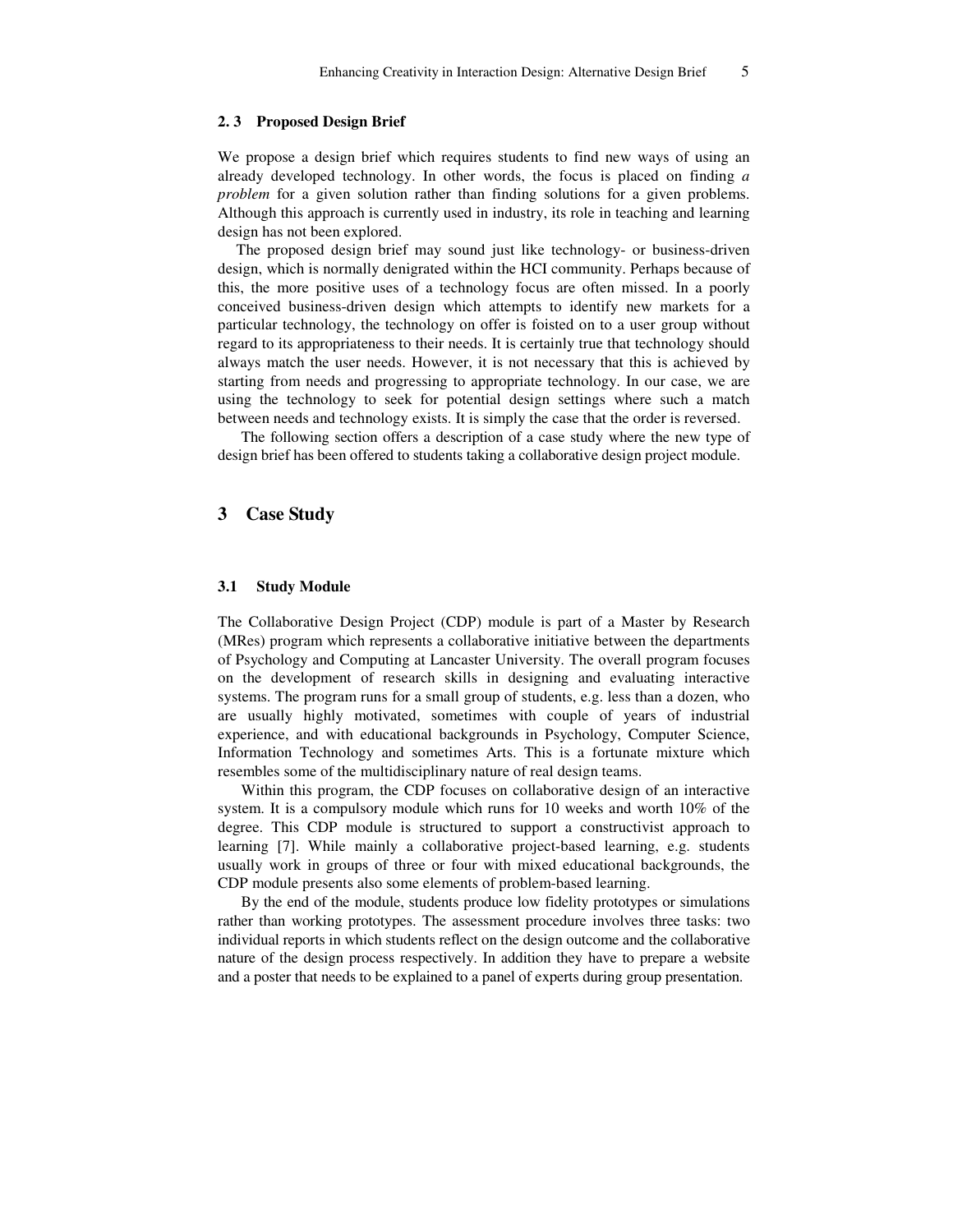### **3.2 Proposed Design Brief**

We experimented with the new type of design brief in the 2005-2006 academic year. Below is an excerpt of the design brief:

*This design project will focus on the technology developed in the "Pin and Play" project running in Computing Department (http://ubicomp.lancs.ac.uk/pin&play/overview.html). The latter focuses on developing a general architecture for constructing physical interfaces that can be ad hoc composed and adapted by their users.* 

*Your task is to explore alternative, innovative ways of exploiting this technology, through a set of applications, others than those already developed within this project. For this, you are expected to generate a large pool of possible applications. After their evaluation, you will select couple of them and designed them in greater details. The mains constraints are defined by the technology already developed.* 

*You will be working in two groups, each group involving participants with psychology and computer science background to enrich the pool of group resources. Each team will focus on a different theme, targeting two different dimensions of human activity. One group will search for applications aimed towards supporting work, e.g. probably in office environment but not only, while the other team will try to design applications supporting play, e.g. in indoor public spaces but not only. The teams will collaborate, in terms of evaluating each other's design outcomes.* 

The rationale for choosing the Pin and Play technology relates to its versatility, since this technology gradually became a growing toolkit for exploring tangible interactive surfaces. A brief description of this technology is outlined below.

Pin and Play is characterized by an augmented surface, which provides data connectivity and tangible interactive artifacts that can be added to or removed from the surface. When an artifact is added, it becomes connected, acquires a digital representation and can be manipulated while it is on the surface, providing thus a link between the digital and the physical worlds. The surface provides the connectivity and the physical support to enable this.

# **4 Discussion**

The design process entailed by the proposed brief consists of three phases. This section describes in details each phase together with its outcomes and benefits.

The Phase I involved intense collaboration between students and the researchers in the department involved in the development of Pin and Play technology. The opportunity to enter into a dialog with these researchers ensured students' access to first hand knowledge and experience. They learned to ask the right questions in order to develop a thorough understanding of the system.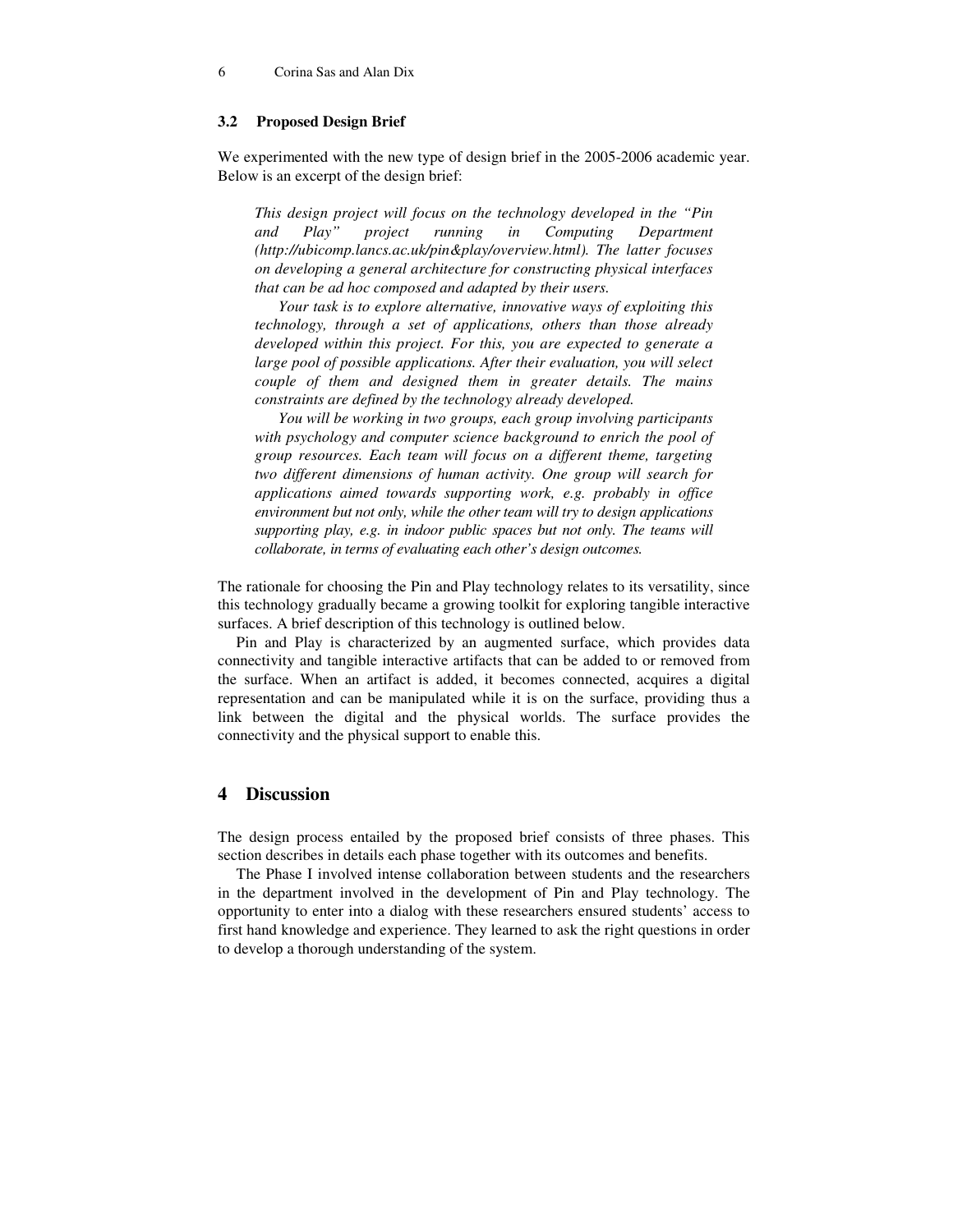Apart from engaging in a dialog with the researchers developing Pin and Play, the students also had the opportunity to play around with the system itself. This experiential component [9][11][12] added significant value by enriching students' knowledge of the system functionalities, constraints, affordances as well as look and feel. In addition, the tangible dimension of Pin and Play itself added value to this experience.

Through this process of inquiry and experiential learning, the students identified a large set of constraints related to system functionality. The thorough understanding of the Pin and Play system allowed students to identify a set of the system constraints which is outlined below.

- Maximum number of components that can be used simultaneously
- Component operations and delays
- Grouping components
- Mapping components to actions
- Transitioning on knobs/sliders
- Size of the fabric
- Short circuits
- Spatial awareness
- Prongs and safety
- Power requirements
- Data transfer
- Miscellaneous

The identification of constraints took place alongside with a literature review activity. For this, each group put together a list of academic papers to ensure that the most important areas to focus on are well represented, and to avoid any duplication of efforts that otherwise may occur. Subsequently, each student reviewed three papers and entered the reviews on the group website, thus making his/her work available to the other members of the group. During the literature review, students experienced a first recognition of the user needs as captured within the literature review.

Once the constraints were identified and the state-of-the-art explored, the students started to engage in the development of a large pool of ideas. Thus, by the end of week five, i.e., half way within the project cycle, each group produced around 20 conceptual designs as alternative ways in which Pin and Play technology could be used. This was an important step within the design cycle that lasted almost three weeks. The ideas were developed as conceptual designs, each with several low details paper prototypes. During this phase, the students succeeded in developing ideas that indicate a broad exploration of the design space. This could only be possible through intense divergent thinking (Fig. 1).

Indeed, brainstorming sessions were particularly encouraged at this stage, which represented the most exploratory stage of the design process. This initial phase was the least constrained one (and arguably the most creative), since the creative process being has focused on the ill-defined problem without any attempt of assessing the ideas.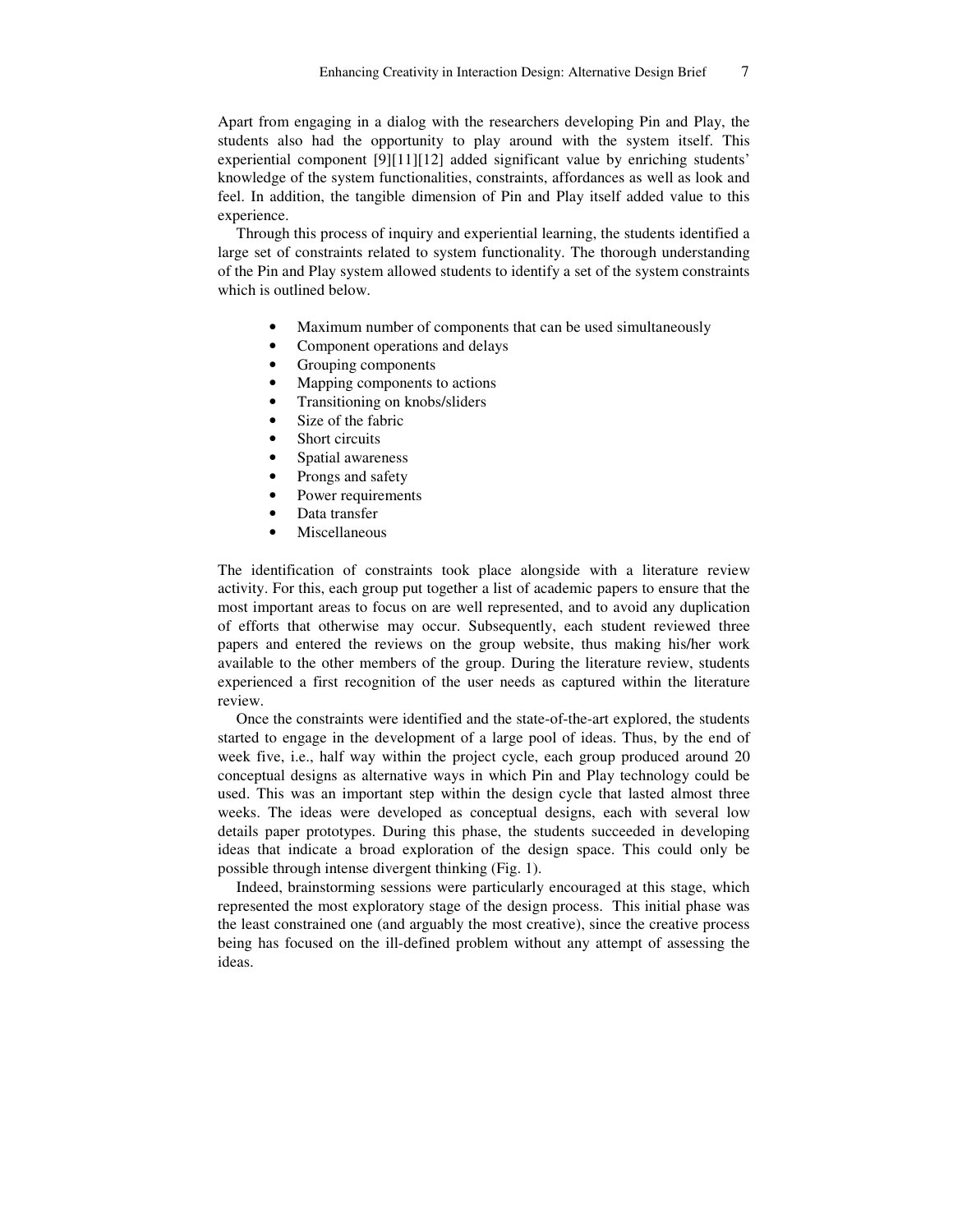

**Figure 1: The Phase I of the design cycle involved a broad exploration of the design space. The stars represent the explored ideas in different areas of the design space.** 

The explored dimensions associated with the conceptual designs are outlined below. This presentation starts with the conceptual designs and prototypes developed by the group focused on identifying application domains to support *work* activities.

- Supporting collaborative tasks like information retrieval, participatory design, or ontology building.
- Supporting fluid interactions between digital and physical artifacts in applications like tangible desk or customizable mouse.
- Supporting exploration of the physicality for multiple selection tasks like order interface of assembly line-style sushi bar, or dynamic timeline wall.
- Mapping for navigating at ease around a map to be used as an educational tool, or for crime investigation.
- Supporting scheduling like Outlook/iCal assistant, and collaborative notice board.
- Supporting security like secure door entry, or tangible safe.
- Exploring graphic/sound aid in the form of photo filter tool, or garage production studio.

Below are the conceptual designs and prototypes developed by the group focused on identifying application domains to support *play, fun, learning and entertainment*.

- Simulations of real world systems like dress selector, 3D outfit, board game interface or garden design.
- Educational support like electronic circuit game, pin doctor.
- Language development like language education board, spatial sound board.
- Domestic control tools.
- Interactive games like hangman game, pin potato head or customizable pin and playball game.
- Multiplayer games like pin & fight, multiplayer etch a sketch.
- Memory based games like "PinPlay says" or safe cracker game.

To summarize, the main dimensions within the design space that have been covered are the following: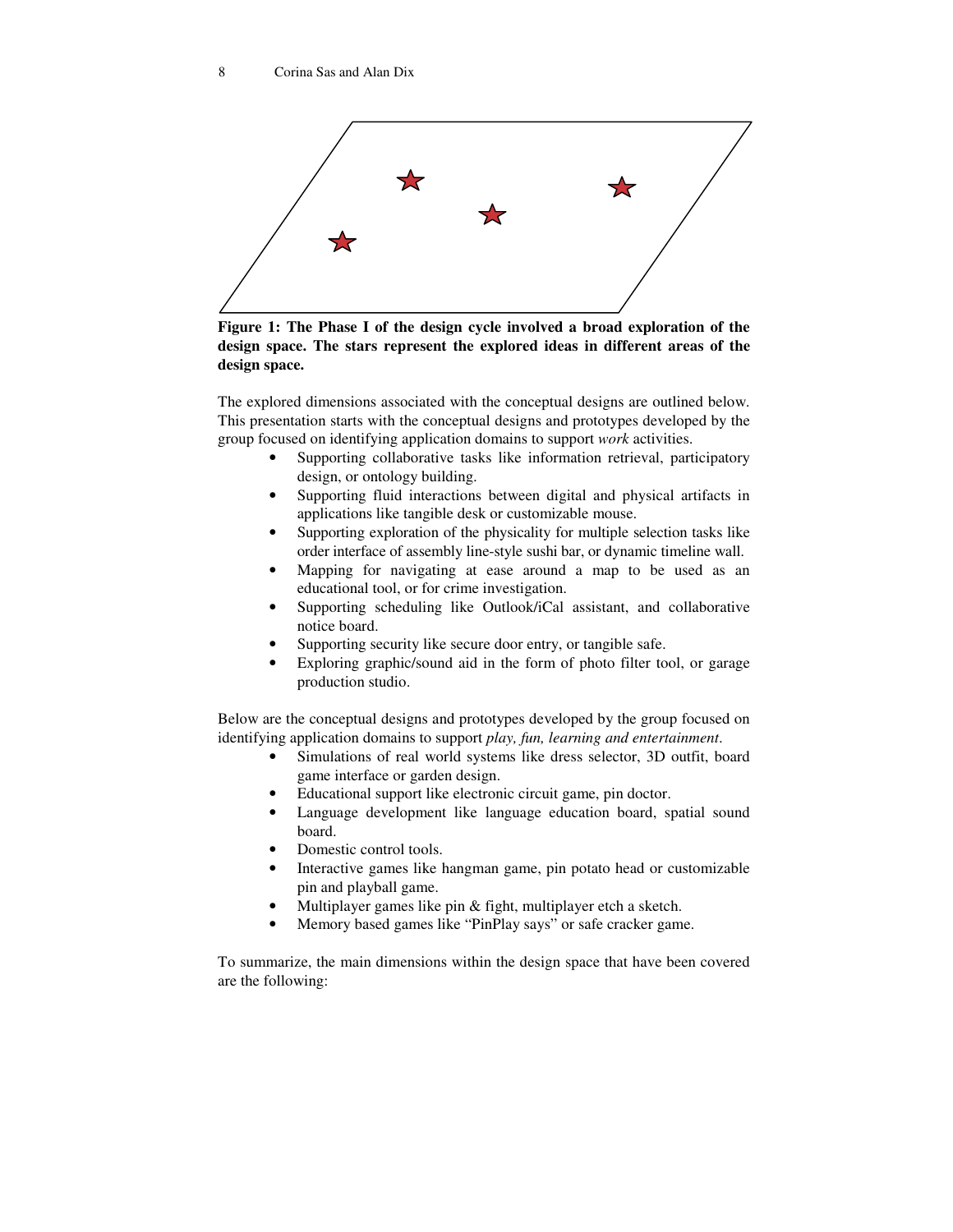- use of Pin and Play for both individual and collaborative tasks;
- use of the fabric of Pin and Play both in the traditional two dimensions as well as in three dimensions;
- use of Pin and Play both in stationary and dynamic/mobile way;
- use the spatial awareness which Pin and Play empowers its users with.

In this way, the main outcome of the Phase I consists of identifying system constraints, the main dimensions of the design space and the large pool of ideas exploring the design space in the forms of seven conceptual designs with three prototypes each as alternative applications for Pin and Play. The major benefit of this Phase consists of encouraging students' divergent thinking in exploring broadly the design space.

Phase II can be viewed as a breaking point between the other two phases since it requires students to stop and assess their work before moving forward with an indepth exploration of the design space. Thus, once the conceptual designs/prototypes were developed the Phase II involved their assessment.

The main outcomes of this phase consisted of a list of criteria developed for assessing the conceptual designs and their associated prototypes. For this, each group has prepared a leaflet where one page was dedicated to each conceptual design or prototype. The criteria outlined below were proposed by the students and refined with input from the course tutor.

- Functionality
- Information and clarity of the concept
- Integration between the conceptual design and the user goals
- Successful exploration of the haptic and tangible aspects of the system
- Originality and novelty
- Overall satisfaction

The assessment was carried out in week 5 by a team of academic staff and researchers in the department and has led to the identification of a winner conceptual design (Fig. 2).



**Figure 2: The Phase II of the design cycle enables the identification of the conceptual design that successfully meets the assessment criteria. The larger star represents the conceptual design selected among the competing ones.**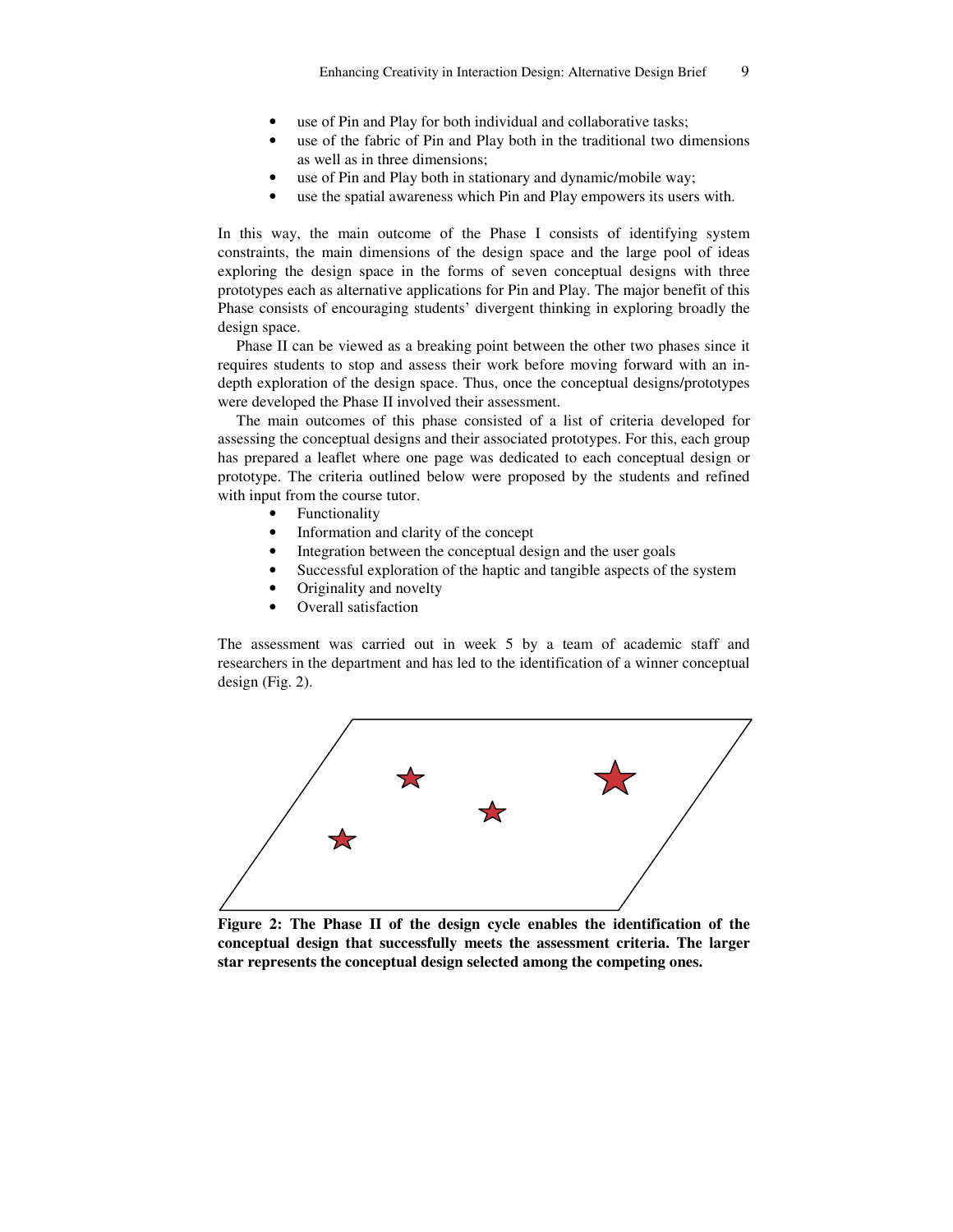The benefits of the developed criteria consist of making the selection phase more objective which in the end also helped the assessment/marking process for this module. Through engaging students in formulating the assessment criteria they became involved in critical reflection and in a movement from the mere "I like it" to an understanding of the dimensions of the problem space. This is in itself a significant and often neglected aspect of design.

Phase III consisted in refining the selected conceptual design and its associated prototype. The main outcomes of this phase are encapsulated in students' final prototypes.

One group produced a video prototype which outlined a complete game scenario involving a doll, pins and other artifacts as physical prototypes. In the PinDoctor application which is a tangible medical game, the child plays the role of a doctor whose task is to diagnose and treat the patient: a doll made of the fabric of Pin and Play. The interactive component embedded in the game allows the doctor to play with various types of pins for performing medical tasks, e.g. injecting drugs, sampling blood. The pins inserted into the patient fabric could be consequently used to perform two functions. One is to provide diagnostic information such as temperature or heart rate (Fig. 3). The other is to provide treatment through administering medicine. The pins change their state as the game progresses and the feedback is provided by sounds from the doll and through the visual information from GUI. Particular emphasis is placed on the sequence of events, e.g. diagnosis of symptom and treatment, and the spatial location of action, e.g. if a drip is administered in the correct location.



**Figure 3: PinDoctor physical prototype** 

The other group produced a working prototype which required understanding the code behind the Pin and Play and the ability to integrate new code in the existing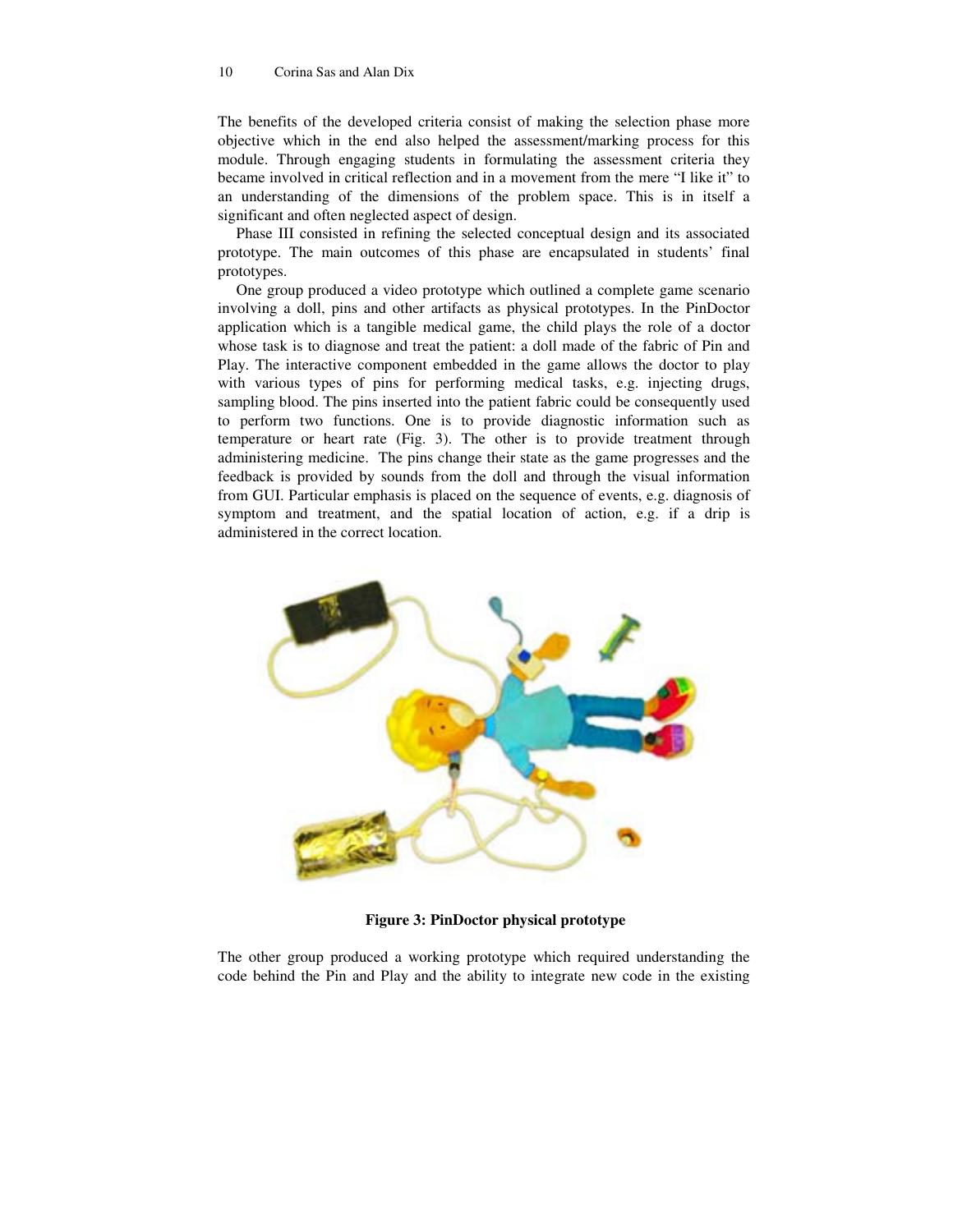system. Pin & Search is a tangible collaborative tool for information retrieval aiming to offer a standard interface outputting search results from a database people wish to search from. Initially a number of keywords are entered into the system, printed on cards and associated with pins. Consequently, when a tagged pin is entered into the fabric of a collaborative board, the search starts. It can be changed as pins are added on or removed from the fabric. The search results are displayed on a screen located alongside the collaborative board, and they can be further manipulated through the use of navigation controls.

This depth in the design cycle has not been previously reached by the former cohorts of students exposed to the traditional design brief (who usually stopped at the level of paper prototyping). This outlines the benefit of this phase which enabled a thorough exploration of the design space. Such exploration has been possible due to the stronger starting point, i.e., an already developed technology rather than an abstract idea (Fig. 4).



**Figure 4: The Phase III of the design cycle enables an in-depth exploration of the design space in the area around the conceptual design selected in Phase II.** 

It is indeed, the exploration of design space that represents the main advantage of this type of design project. The traditional design brief can be summarized as follows:

```
Generic Problem →
          Specific problem \rightarrowBrief exploration of solutions \rightarrowSelection of technology \rightarrowPrototyping a solution. 
The proposed design brief can be represented like:
```
Existing Technology  $\rightarrow$ Understanding the technology  $\rightarrow$ Exploration of how it can be used $\rightarrow$ Choosing "a problem"  $\rightarrow$ Prototyping a solution.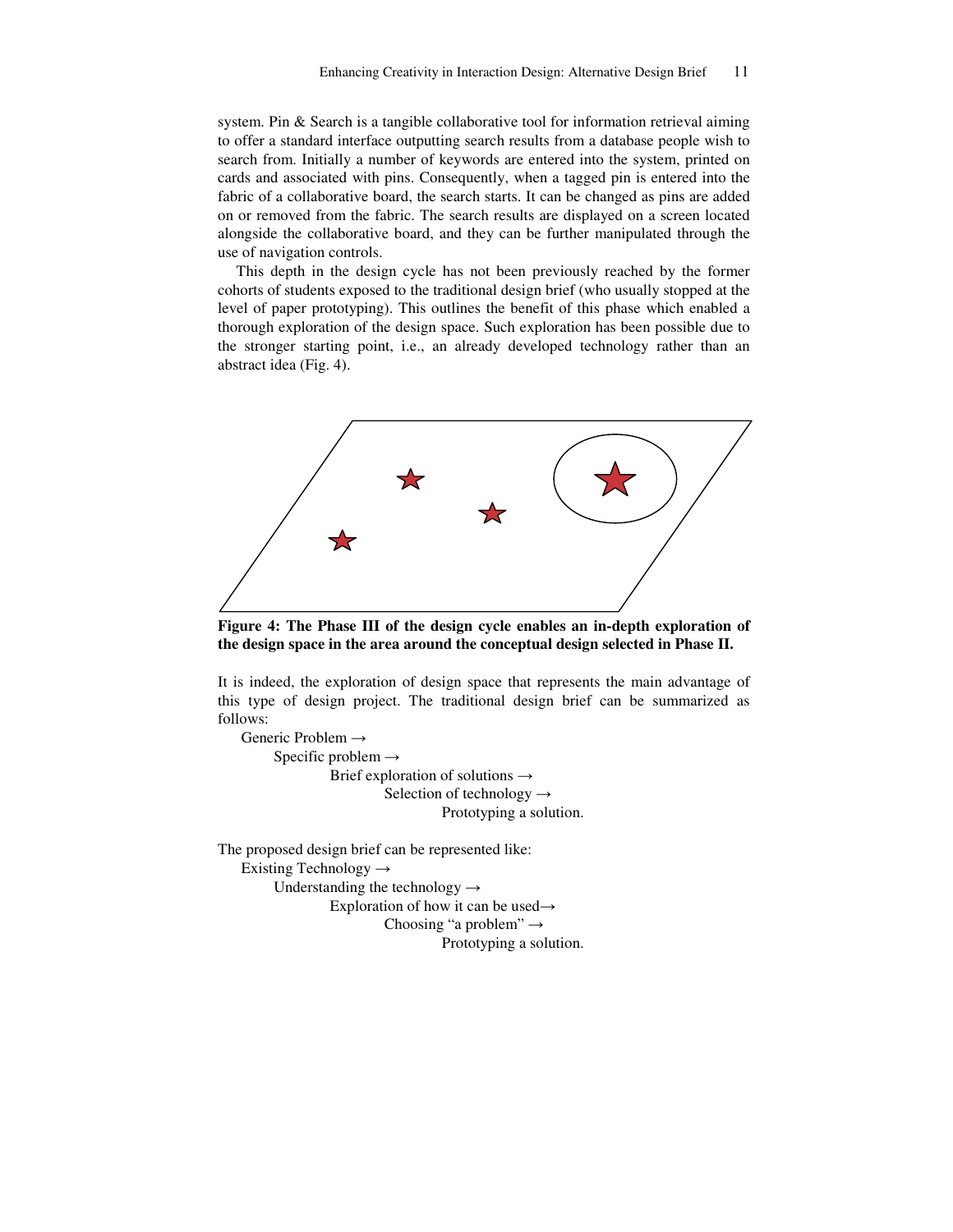Whereas the greater amount of time in the first case is spent on specifying the problem, the second case allows the greater amount of time to be spent on the exploration of alternative ways of using the technology and prototyping the chosen solution. This exploration ensures a broad coverage of the design space, whereas the work on prototyping the selected solution ensures an in-depth exploration of the design space.

To summarize, the main outcomes of this case study that enriched students learning experience consists of:

- The acquisition of a set of transferable skills for inquiring the developers about the existing technology.
- The thorough knowledge about this technology which led to a comprehensive set of constraints.
- The development of skills required to elaborate a list of criteria that supports the objective evaluation of the conceptual designs, as well as the transparent assessment of the entire module.
- The development of knowledge and skills required to produce a large number of conceptual designs, e.g. seven for each group with 2-3 sketched prototypes for each concept.
- The development of knowledge and skills required to produce a refined version of the prototype for the selected conceptual design, e.g. a video and a working prototype respectively.
- Enhanced creativity throughout the design process.

## **5 Conclusions**

Each of the design challenges of teaching interaction design that were identified in first section are revisited below and suggestions are made into how the proposed design brief can address them.

The replacement of a generic problem with an already developed technology offers a different starting point in exploring the design space. Rather than having an abstract idea, students are faced with a tangible working system. The concreteness of an existing system is an advantage that cannot be surpassed by a design brief that is purely imagined.

The time budget can be better used for generating and assessing multiple solutions rather than stopping after the first one has been found.

This type of brief, particularly when the technology proposed has been developed in the department offers additional benefits. It allows students' access to an ongoing departmental project which enables the development of transferable skills, such as scientific inquiry, building on research expertise, and communication skills. In this way, the students benefit from more mentoring, both from the module tutor and from the research team involved in developing the existing technology. Thus, the amount of feedback that they receive along the design cycle is substantial. In other words,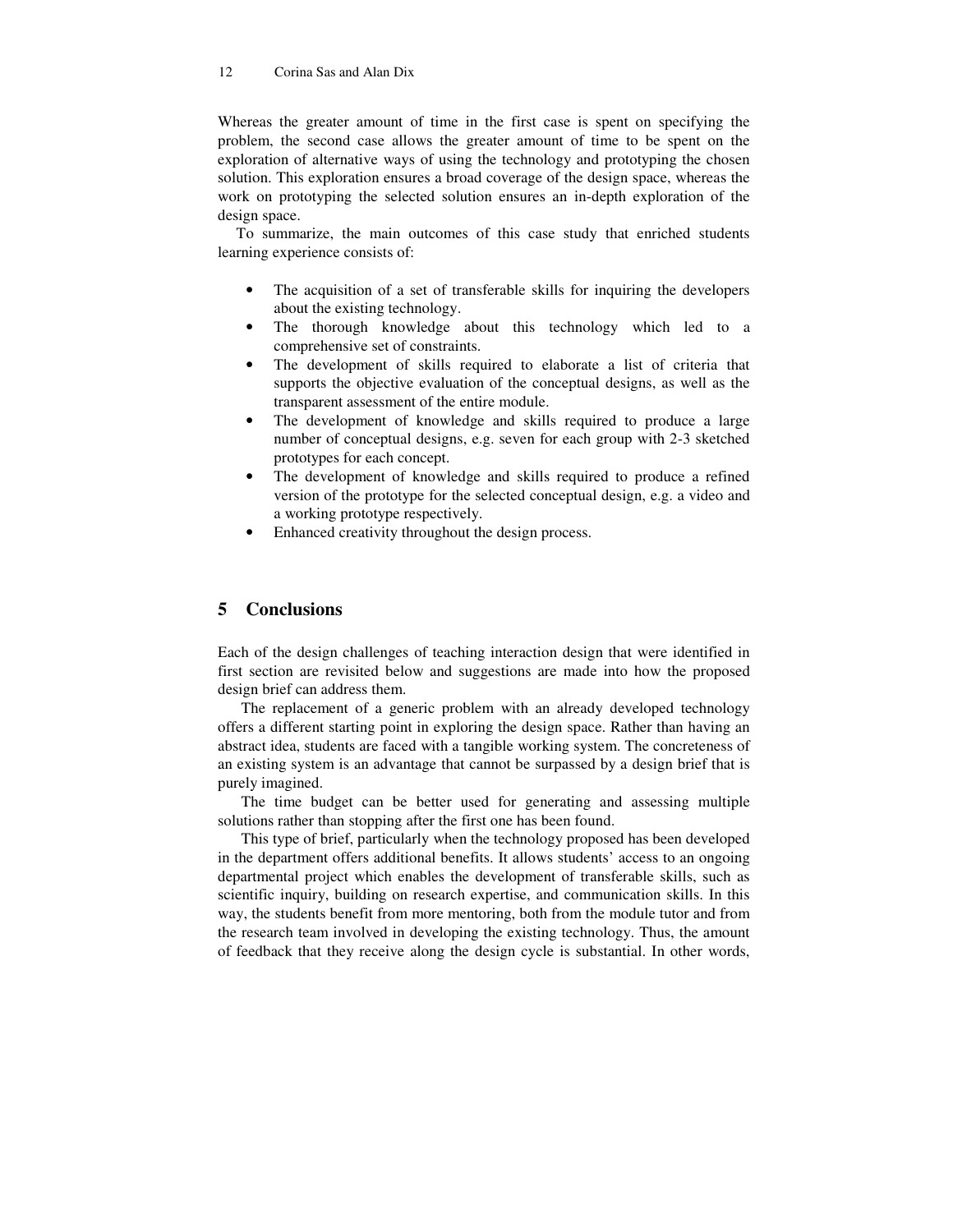this type of brief enables students' access to a community of practice [11][12], namely the one in the department.

The proposed design brief supports transparency and objectivity in assessing students' work, through facilitating students' involvement in developing assessment criteria.

The proposed brief can be seen as part of a larger family of approaches to design, those involving the ready to use technology from the very beginning of the design process. This allows for a strong experiential learning component [13] to be part of the initial exploratory phase which in turn increases the quality of the design process. However, while in this paper the ready to use technologies represents a starting point leading to new incarnations for different application domains, tasks and user needs, i.e., Pin and Play; in other situations it can be more a means to an end such as mediators facilitating fast prototyping, i.e., the phidgets developed by Saul Greenberg at University of Calgary (http://grouplab.cpsc.ucalgary.ca/phidgets).

Beside the benefits outlined above, the proposed brief has also limitations that need to be mentioned. Indeed, the proposed type of design brief is particularly relevant for innovative technologies such Pin and Play. For an existing technology such as the use of the web, there will be the danger that the students will be blinkered by previous experience of its applications. In such cases, more radical means, for example BadIdeas [14] may be needed in order to encourage divergent thinking during the exploration phase. A limitation of the evaluation process taking place in Phase II consists of its lack of objective criteria. Future work can address this limitation by including expert evaluation of the conceptual designs.

Not at least, the quality and the number of the developed conceptual designs suggest the advantage of this type of design brief both for supporting divergent thinking and for allowing a better exploration of design space both in breadth and in depth.

## **6 Acknowledgements**

Our thanks to the MRes students 2005-2006 for their enthusiasm and hard work when faced with this new type of design brief, and to Nicolas Villar for generously sharing his time and knowledge about Pin and Play.

# **7 References**

- [1] C. Sas, Learning Approaches for Teaching Interaction Design. *Proceedings of HCIEd.2006-1 inventivity,* Limerick, Ireland, 23-24 March, 2006.
- [2] D. Schön, *Educating the reflective practitioner* (Jossey Bass, London, 1987).
- [3] Frederiksen , N. Implications of Cognitive Theory for Instruction in Problem Solving. *Review of Educational Research*, 54(3), 363-407 (1984).
- [4] C. Kehoe. *Supporting Critical Design Dialog*, Ph.D. Dissertation, Georgia Institute of Technology, 2001 (unpublished).
- [5] D.A. Wroblewski, in: Taking software design seriously, edited by J. Karat (Academic Press, Cambridge, 1991), pp. 1-19.